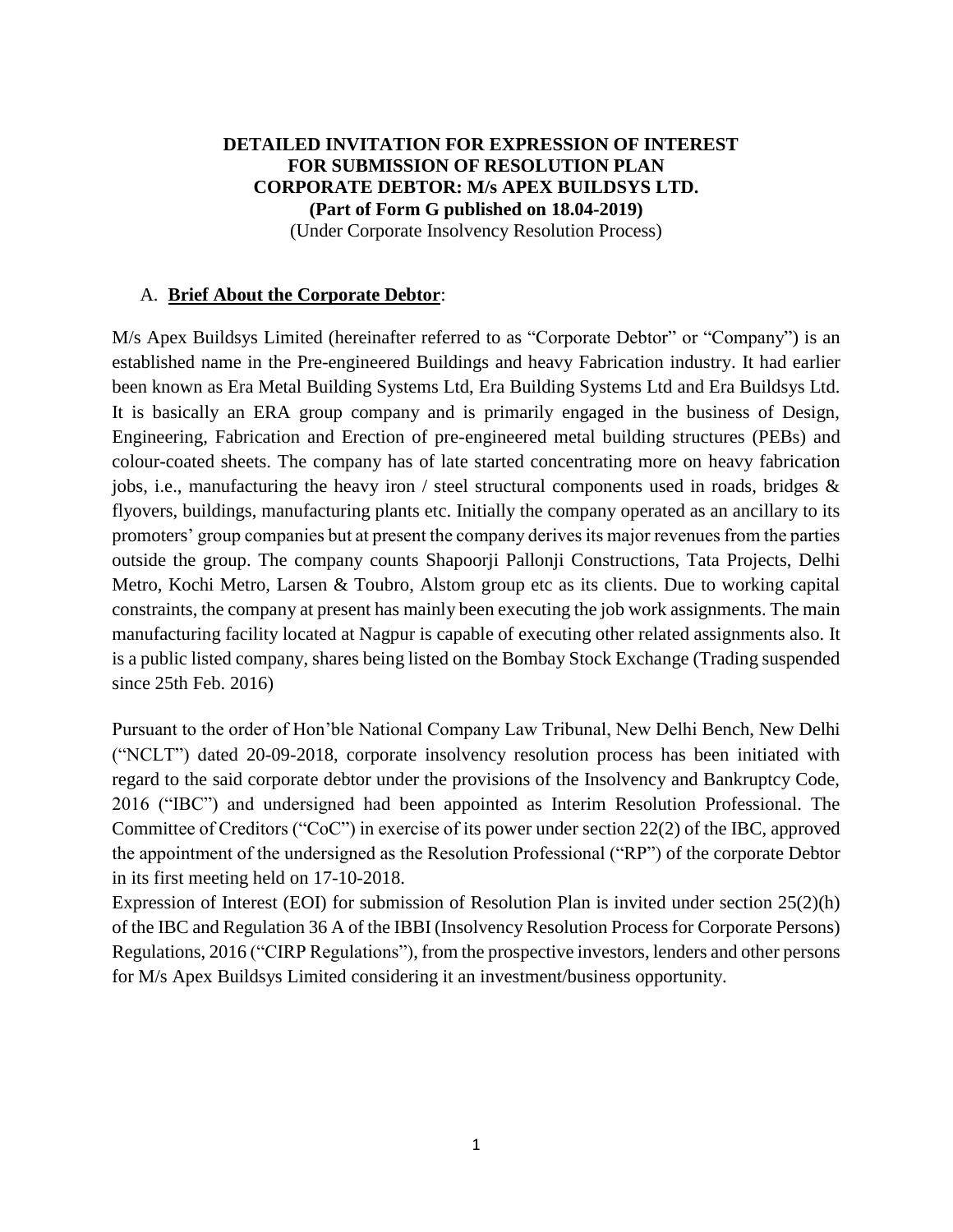#### **Manufacturing facilities, Installed capacity & Financials-**

- The company's registered office is located at Shop no 7, B-292, Chandra Kanta Complex, New Ashok Nagar, Delhi 110096. It has two manufacturing and processing plants located at-
- Plot no. D-3 in the Umred Industrial Area, within the village limits of Belgaon and Kunbhari, outside Municipal limits, Chandrapur Road, Taluka Umred and District Nagpur, Maharashtra. (Operational) spread over an area of 2,56,473. Sq. mtrs. Current installed capacity - Approx. 1,20,000 MT per annum. The plant is operating at sub optimal capacity of 18000-20000 tonnes per annum at present.
- Plot no 11, Sector-9, IIE Pantnagar, Rudrapur, Uddham Singh Nagar, Uttarakhanad, **(activity ceased since January 2017 thereat**), Land area - 65,201.42 sq. mtrs; Installed capacity - 50,000 MT per annum

(Amount in Rs.

|                      |                                                    |             |              |            | Lakhs)      |
|----------------------|----------------------------------------------------|-------------|--------------|------------|-------------|
| S.<br>N <sub>0</sub> | <b>Particulars</b>                                 | FY 2014-15  | FY 2015-16   | FY 2016-17 | FY 2017-18  |
|                      |                                                    | (Audited)   | (Audited)    | (Audited)  | (Audited)   |
| I.                   | Revenue from operations                            | 18,554.38   | 9,081.68     | 9,930.21   | 6,759.12    |
|                      | Other income                                       | 51.49       | 96.57        | 84.29      | 105.11      |
| ii.                  | <b>Total income</b>                                | 18,605.87   | 9,178.25     | 10,014.50  | 6,864.23    |
|                      | <b>Profit / loss from</b><br>continuing operations | $-7,532.52$ | $-11,495.88$ | 5,385.22   | $-6,954.12$ |

• The revenues & profit (losses) for last 4 years is as follows:

#### **Peak level performance**:

 FY 2012-13: Revenue- Rs. 47759 lakhs; Net Profit – Rs. 1321 lakhs The claims of the financial creditors as admitted are for INR 444.18 crores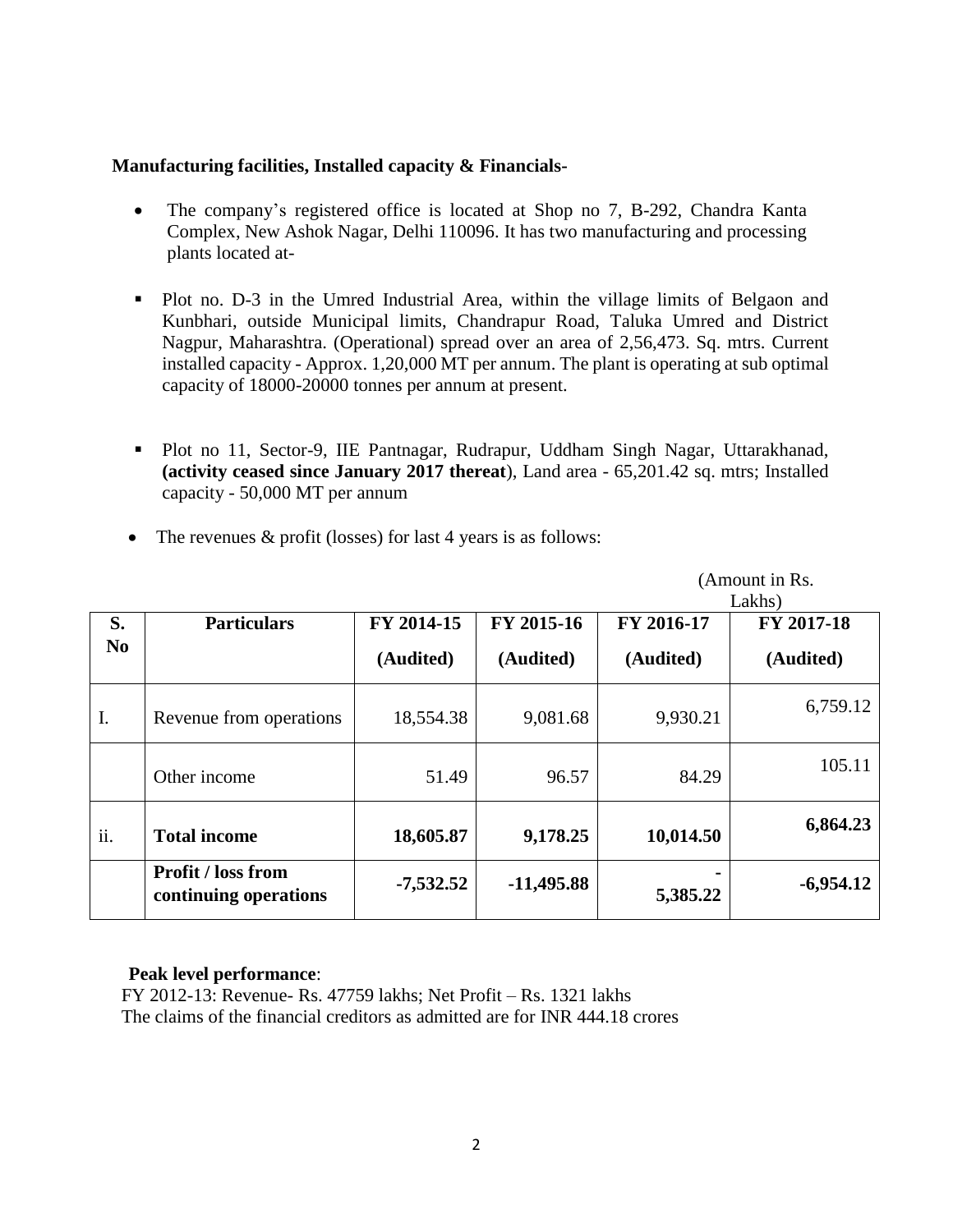## **B. Eligibility Criteria as approved by the Committee of Creditors (CoC) u/s 25(2)(h) of IBC**

Minimum Eligibility Criteria for prospective resolution applicants ("PRAs) (Singly, Jointly or in consortium) to approach the Resolution Professional ("RP") with Resolution plan is: -

## *For Body Corporates and Other Persons*:

- Minimum Net worth of INR 20 crores supported by Documentary Evidence.
- *For Funds/PE Investors/Financial Institutions*:
- Minimum Assets under Management or Funds Deployed or Committed funds available for investment of INR 300 crores as on 31.03.2018.

## The PRAs must submit the following undertakings/ documents in this regard

- i. Relevant records and documents in evidence of meeting the above eligibility criteria. The documents may include the latest audited financial statements (Balance sheet  $\&$ Profit & loss account), CA certified net worth statement accompanied by proof of ownership of the properties / assets & liabilities mentioned therein along-with the relevant valuation report from registered valuer.
- ii. An undertaking that it meets the eligibility criteria set by the CoC. *The documents may be emailed to [insolvency@arck.in](mailto:insolvency@arck.in) or sent by the speed post / registered post or in person at the corporate office of the undersigned.*

## **C. Ineligibility norms u/s 29A of IBC**

As per Sec 29A, a person shall not be eligible to submit a resolution plan, if such person, or any other person acting jointly or in concert with such person—

- a) is an undischarged insolvent;
- b) is a wilful defaulter in accordance with the guidelines of the Reserve Bank of India issued under the Banking Regulation Act, 1949 (10 of 1949);
- c) at the time of submission of the resolution plan has an account, or an account of a corporate debtor under the management or control of such person or of whom such person is a promoter, classified as non performing asset in accordance with the guidelines of the Reserve Bank of India issued under the Banking Regulation Act, 1949 (10 of 1949) 3 or the guidelines of a financial sector regulator issued under any other law for the time being in force, and at least a period of one year has lapsed from the date of such classification till the date of commencement of the corporate insolvency resolution process of the corporate debtor: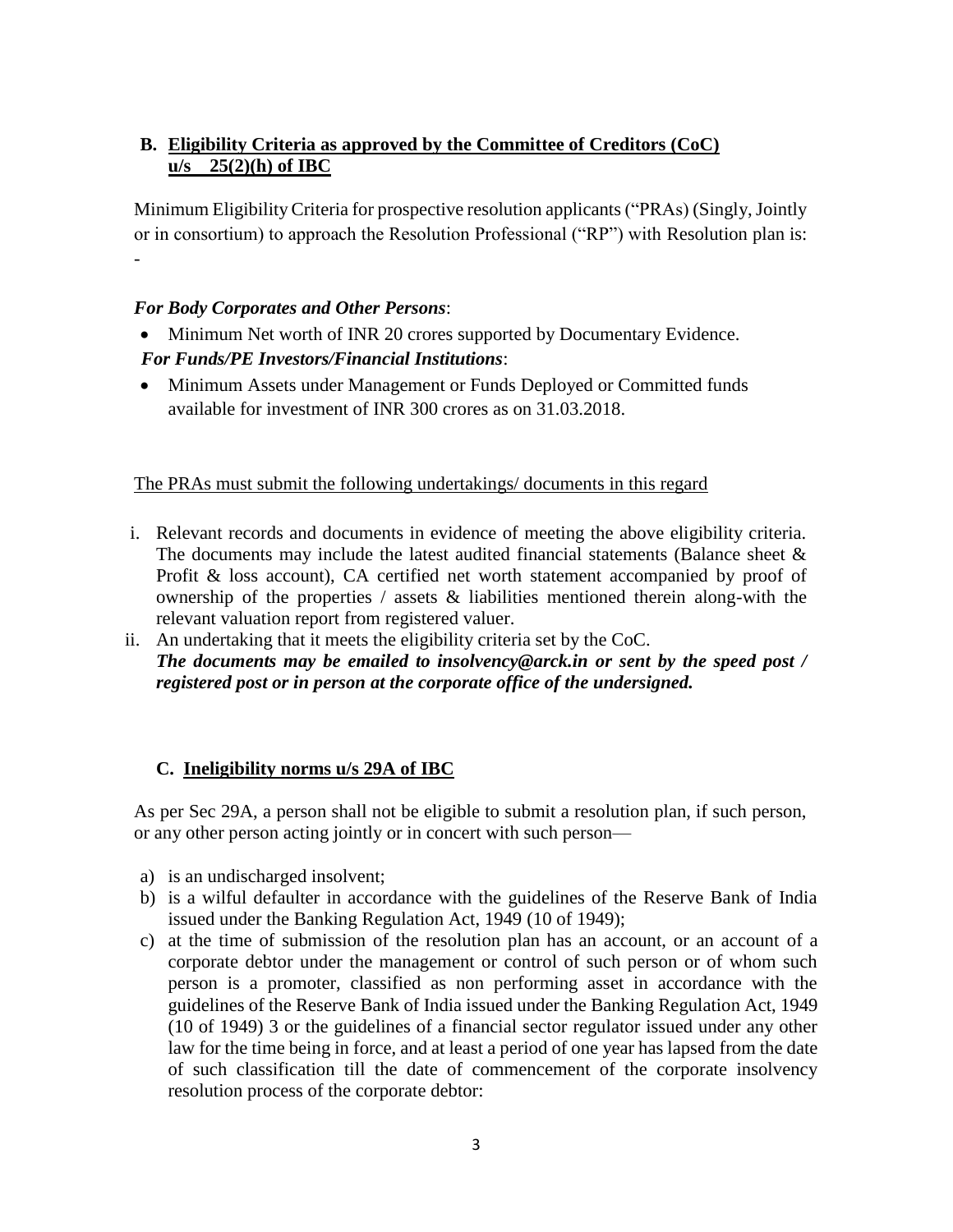**Provided** that the person shall be eligible to submit a resolution plan if such person makes payment of all overdue amounts with interest thereon and charges relating to nonperforming asset accounts before submission of resolution plan:

**Provided further** that nothing in this clause shall apply to a resolution applicant where such applicant is a financial entity and is not a related party to the corporate debtor.

Explanation I.- For the purposes of this proviso, the expression "related party" shall not include a financial entity, regulated by a financial sector regulator, if it is a financial creditor of the corporate debtor and is a related party of the corporate debtor solely on account of conversion or substitution of debt into equity shares or instruments convertible into equity shares, prior to the insolvency commencement date.

Explanation II.— For the purposes of this clause, where a resolution applicant has an account, or an account of a corporate debtor under the management or control of such person or of whom such person is a promoter, classified as non-performing asset and such account was acquired pursuant to a prior resolution plan approved under this Code, then, the provisions of this clause shall not apply to such resolution applicant for a period of three years from the date of approval of such resolution plan by the Adjudicating Authority under this Code;

- d) has been convicted for any offence punishable with imprisonment
	- I. for two years or more under any Act specified under the Twelfth Schedule; or
	- II. for seven years or more under any law for the time being in force: **Provided** that this clause shall not apply to a person after the expiry of a period of two years from the date of his release from imprisonment: **Provided further** that this clause shall not apply in relation to a connected person referred to in clause(iii) of Explanation I;
- e) is disqualified to act as a director under the Companies Act, 2013 (18 of 2013): **Provided** that this clause shall not apply in relation to a connected person referred to in clause (iii) of Explanation I;
- f) is prohibited by the Securities and Exchange Board of India from trading in securities or accessing the securities markets;
- g) has been a promoter or in the management or control of a corporate debtor in which a preferential transaction, undervalued transaction, extortionate credit transaction or fraudulent transaction has taken place and in respect of which an order has been made by the Adjudicating Authority under this Code: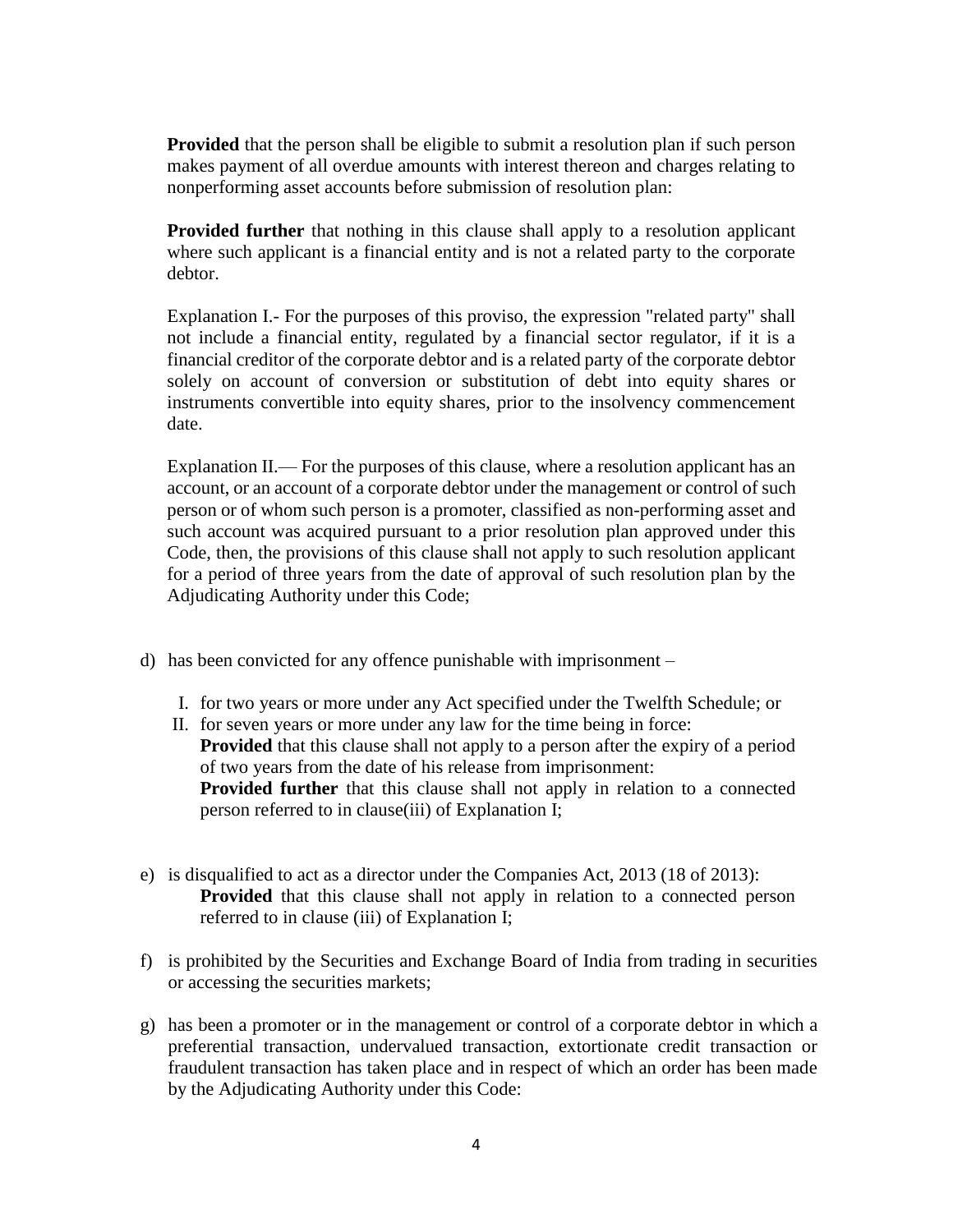**Provided** that this clause shall not apply if a preferential transaction, undervalued transaction, extortionate credit transaction or fraudulent transaction has taken place prior to the acquisition of the corporate debtor by the resolution applicant pursuant to a resolution plan approved under this Code or pursuant to a scheme or plan approved by a financial sector regulator or a court, and such resolution applicant has not otherwise contributed to the preferential transaction, undervalued transaction, extortionate credit transaction or fraudulent transaction;

- h) has executed a guarantee in favour of a creditor in respect of a corporate debtor against which an application for insolvency resolution made by such creditor has been admitted under this Code and such guarantee has been invoked by the creditor and remains unpaid in full or part;
- i) is subject to any disability, corresponding to clauses (a) to (h), under any law in a jurisdiction outside India; or
- j) has a connected person not eligible under clauses (a) to (i).

Explanation [I]. — For the purposes of this clause, the expression "connected person" means—

- I. any person who is the promoter or in the management or control of the resolution applicant; or
- II. any person who shall be the promoter or in management or control of the business of the corporate debtor during the implementation of the resolution plan; or
- III. the holding company, subsidiary company, associate company or related party of a person referred to in clauses (i) and (ii):

**Provided** that nothing in clause (iii) of Explanation I shall apply to a resolution applicant where such applicant is a financial entity and is not a related party of the corporate debtor:

**Provided further** that the expression "related party" shall not include a financial entity, regulated by a financial sector regulator, if it is a financial creditor of the corporate debtor and is a related party of the corporate debtor solely on account of conversion or substitution of debt into equity shares or instruments convertible into equity shares, prior to the insolvency commencement date;

Explanation II—For the purposes of this section, "financial entity" shall mean the following entities which meet such criteria or conditions as the Central Government may, in consultation with the financial sector regulator, notify in this behalf, namely:

- a) a scheduled bank;
- b) any entity regulated by a foreign central bank or a securities market regulator or other financial sector regulator of a jurisdiction outside India which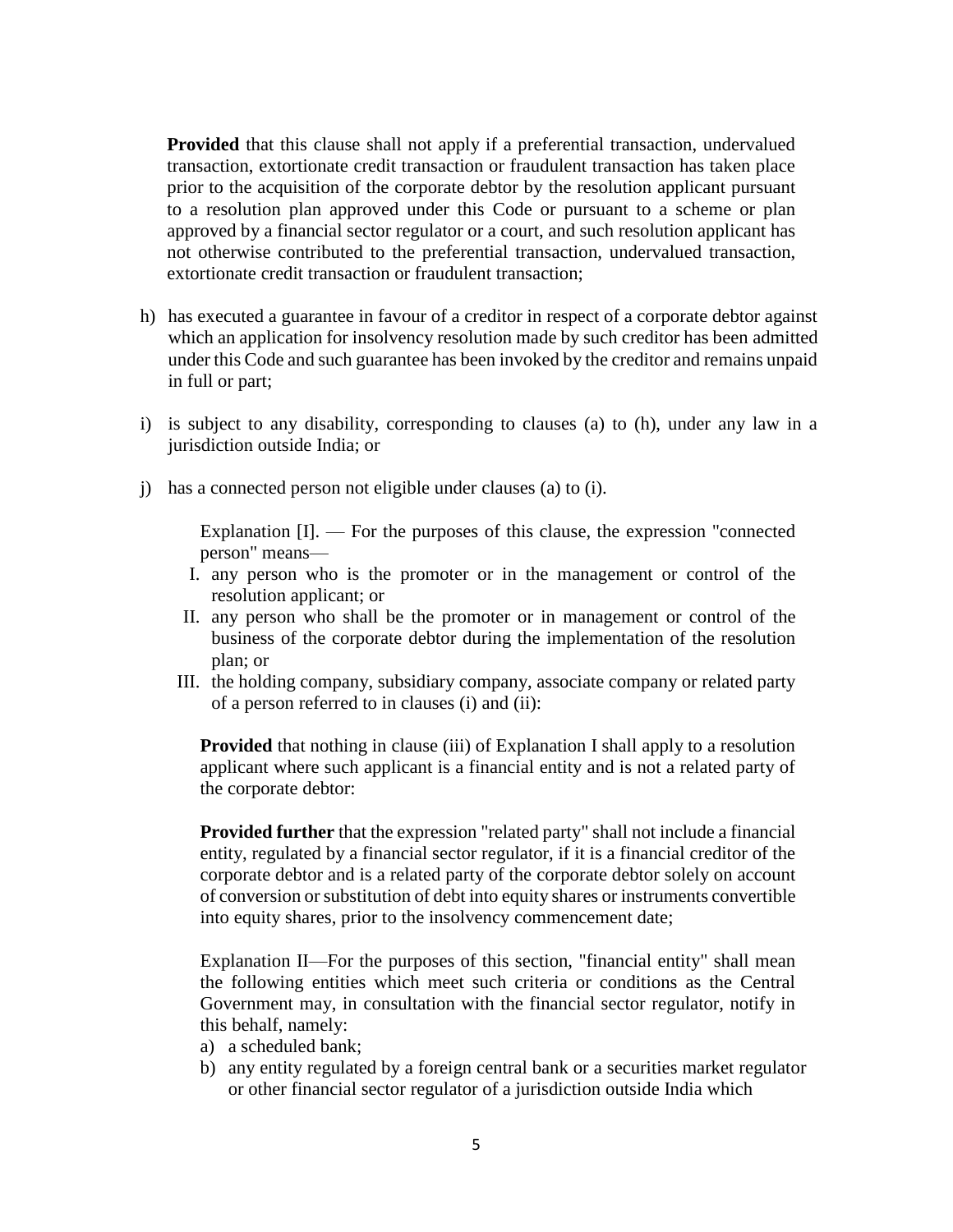jurisdiction is compliant with the Financial Action Task Force Standards and is a signatory to the International Organization of Securities Commissions Multilateral Memorandum of Understanding;

- c) any investment vehicle, registered foreign institutional investor, registered foreign portfolio investor or a foreign venture capital investor, where the terms shall have the meaning assigned to them in regulation 2 of the Foreign Exchange Management (Transfer or Issue of Security by a Person Resident Outside India) Regulations, 2017 made under the Foreign Exchange Management Act, 1999 (42 of 1999);
- d) an asset reconstruction company registered with the Reserve Bank of India under section 3 of the Securitization and Reconstruction of Financial Assets and Enforcement of Security Interest Act, 2002 (54 of 2002);
- e) an Alternate Investment Fund registered with Securities and Exchange Board of India;
- f) such categories of persons as may be notified by the Central Government.

#### **The PRAs must submit the following undertakings/ documents in this regard-**

- i. An undertaking that it does not suffer from any ineligibility under Sec 29A of the Code.
- ii. An undertaking that it shall intimate the Resolution Professional forthwith if it becomes ineligible at any time during the corporate insolvency resolution process.
- iii. Relevant information and records to enable an assessment of ineligibility as mentioned above. The documents may include the KYCs of all the PRAs & their connected parties, KYCs of all partners / directors / Key managerial persons of the PRAs / connected parties, compete details of subsidiaries / associates / affiliate companies or firms or any other business concern, details of the companies or firms or any other business interest outside India, passports, if any, besides the Indian passport etc. The PRAs must also submit the detailed family tree of each of the member / director/ partner. The directors/partners must disclose the companies/firms in which they are directors / partners/have been directors/partners in last two years or hold beneficial interest / controlling interest in any company / firm / trust / any other business interest in India or outside India. The Resolution Professional / CoC reserves the right to call for any additional information/ documents pertaining to PRAs which it may deem necessary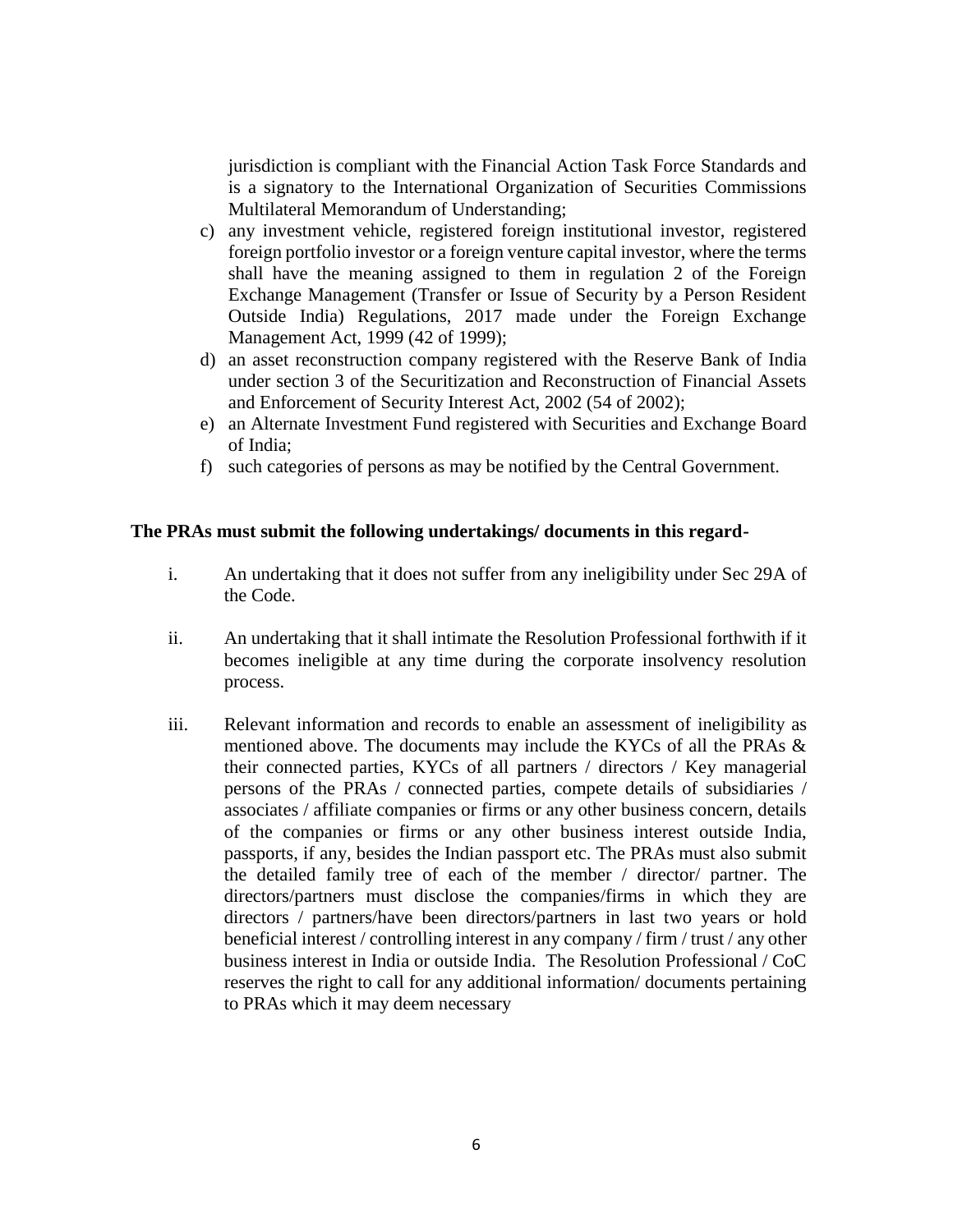## **D. Timelines**

| S. No          | <b>Particulars of Events</b>                                           | <b>Dates</b>                 |  |  |  |  |
|----------------|------------------------------------------------------------------------|------------------------------|--|--|--|--|
|                |                                                                        |                              |  |  |  |  |
|                |                                                                        |                              |  |  |  |  |
| $\mathbf{1}$   | Date of publication of form G                                          | $18th$ April 2019            |  |  |  |  |
|                |                                                                        |                              |  |  |  |  |
| $\overline{2}$ | Date of issue of this detailed invitation for expression of interest   | $18th$ April 2019            |  |  |  |  |
|                |                                                                        |                              |  |  |  |  |
| 3              | Last date for submission of EOI                                        | $3rd$ May 2019               |  |  |  |  |
|                |                                                                        |                              |  |  |  |  |
| $\overline{4}$ | Date of issue of provisional list of prospective resolution applicants | $6^{th}$ May 2019            |  |  |  |  |
|                |                                                                        |                              |  |  |  |  |
| 5              | Last date for submission of objections to provisional list             | 11 <sup>th</sup><br>May 2019 |  |  |  |  |
|                |                                                                        |                              |  |  |  |  |
| 6              | Date of issue of final list of prospective resolution applicants       | $16^{th}$ May 2019           |  |  |  |  |
|                |                                                                        |                              |  |  |  |  |
| $\overline{7}$ | Date of issue of Information Memorandum, Evaluation Matrix and         | $11^{th}$ May 2019           |  |  |  |  |
|                | Request for Resolution Plans to prospective resolution applicants      |                              |  |  |  |  |
|                |                                                                        |                              |  |  |  |  |
| 8.             | Last Date for submission of Resolution Plan                            | $11^{th}$ June 2019          |  |  |  |  |

 **Please note that the expression of interest (EOI) should reach the undersigned latest**  by 7:00 pm of 3<sup>rd</sup> May 2019. The EOIs received after the stipulated time/date would **not be considered.**

### **E. Other documents / undertaking**

The PRAs must also submit the following documents / undertakings alongwith their EOI-

- i. An undertaking that every information and records provided in the expression of interest is true and correct and discovery of any false information or record at any time will render the applicant ineligible to submit resolution plan, forfeit any refundable deposit, and attract penal action under the Code.
- ii. An undertaking to the effect that it shall maintain confidentiality of the information and shall not use such information to cause an undue gain or undue loss to itself or any other person and comply with the requirements under sub-section 29(2).